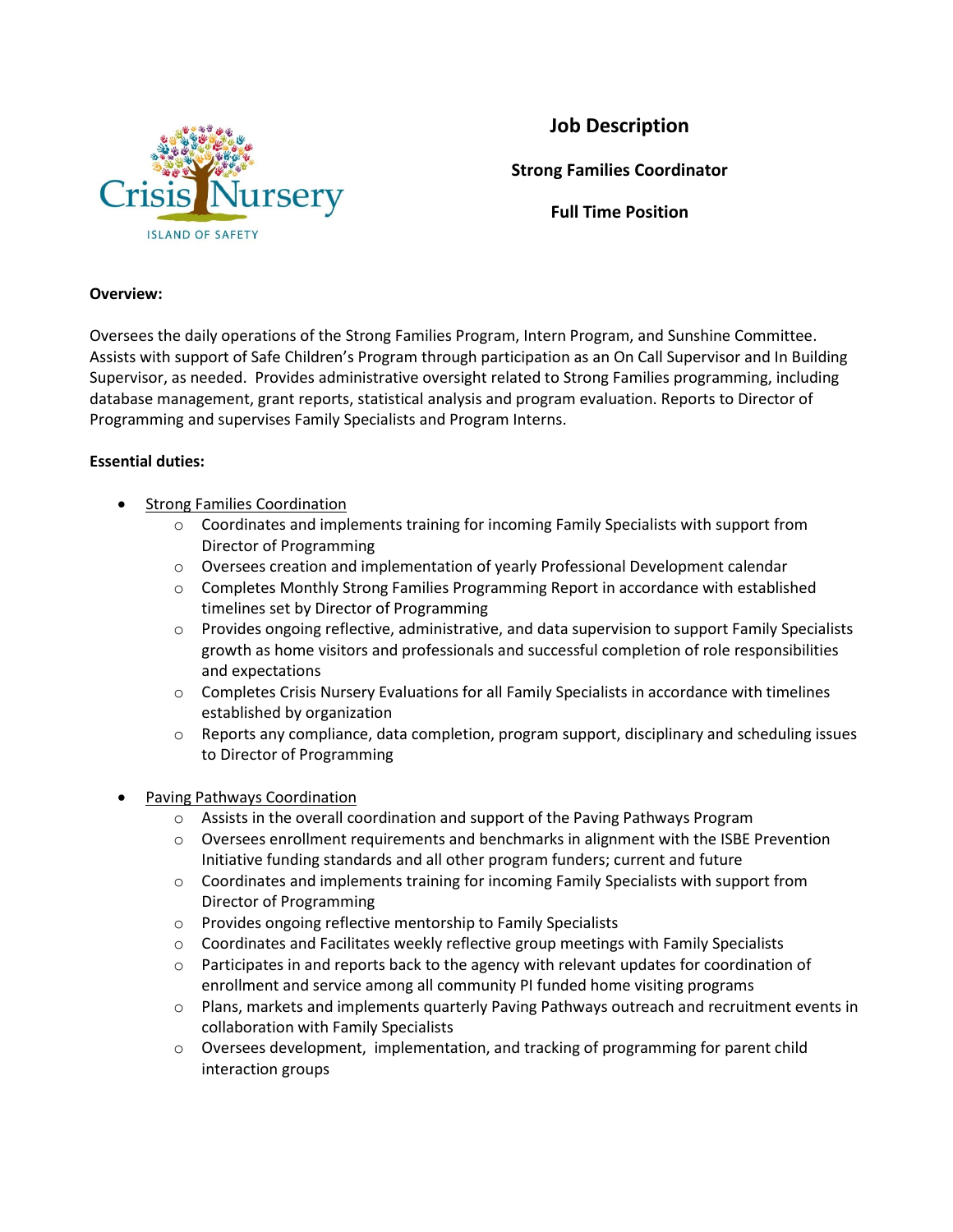- Beyond Blue Coordination
	- o Assists in the overall coordination and support of the Beyond Blue Program
	- $\circ$  Oversees enrollment requirements and benchmarks in alignment with the Champaign County Mental Health Board funding standards and all other program funders; current and future.
	- o Facilitates Quarterly Beyond Blue Meeting and provides ongoing support to Family Specialists serving Beyond Blue clients
	- o Provides data for monthly reports or upon request
	- o Completes quarterly reporting for Champaign County Mental Health board
	- o Oversees development, implementation, and tracking of programming for Parent Support Groups
- Intern Program Management
	- o Assists in the overall coordination and support of Crisis Nursery's Intern Program
	- $\circ$  Participates in community meetings and outreach opportunities to support program awareness and recruitment.
	- $\circ$  Completes interviews, onboarding, and training of all interns with approval and support from Director of Programming and Executive Director
	- o Maintains intern personnel files to ensure all required documentation has been received in accordance with DCFS licensing standards
	- o Provides interns with required Supervision and/or oversees the Supervision Requirement compliance for Crisis Nursery staff who are supporting with Supervision of Interns
	- o Determines, develops, and implements Intern program policies and procedures to ensure program is implemented efficiently and quality is sustained with oversight from Director of Programming and Executive Director
	- o Collaborates with Safe Children's Coordinator to ensure program is managed efficiently and effectively.
	- $\circ$  Communicates with all Crisis Nursery staff regarding Intern program updates and adjustments
	- $\circ$  Completes Monthly Intern Report in accordance with established timelines set by Director of Programming
- Organizational Support and Involvement
	- o Assists in the overall coordination of Crisis Nursery's Sunshine Committee with support from the Safe Children's Coordinator
	- o Serves as an On Call Supervisor to support Safe Children's Staff when supervisory staff are not in the building
	- $\circ$  Acts as In Building Supervisor as necessary to support increased supervisory coverage of the building and offer needed in person support to Crisis Nursery staff
	- o Attends Crisis Nursery Leadership meeting regularly with communication regarding the status of all assigned duties
	- o Participates and supports efforts of Crisis Nursery Marketing and Development team when applicable